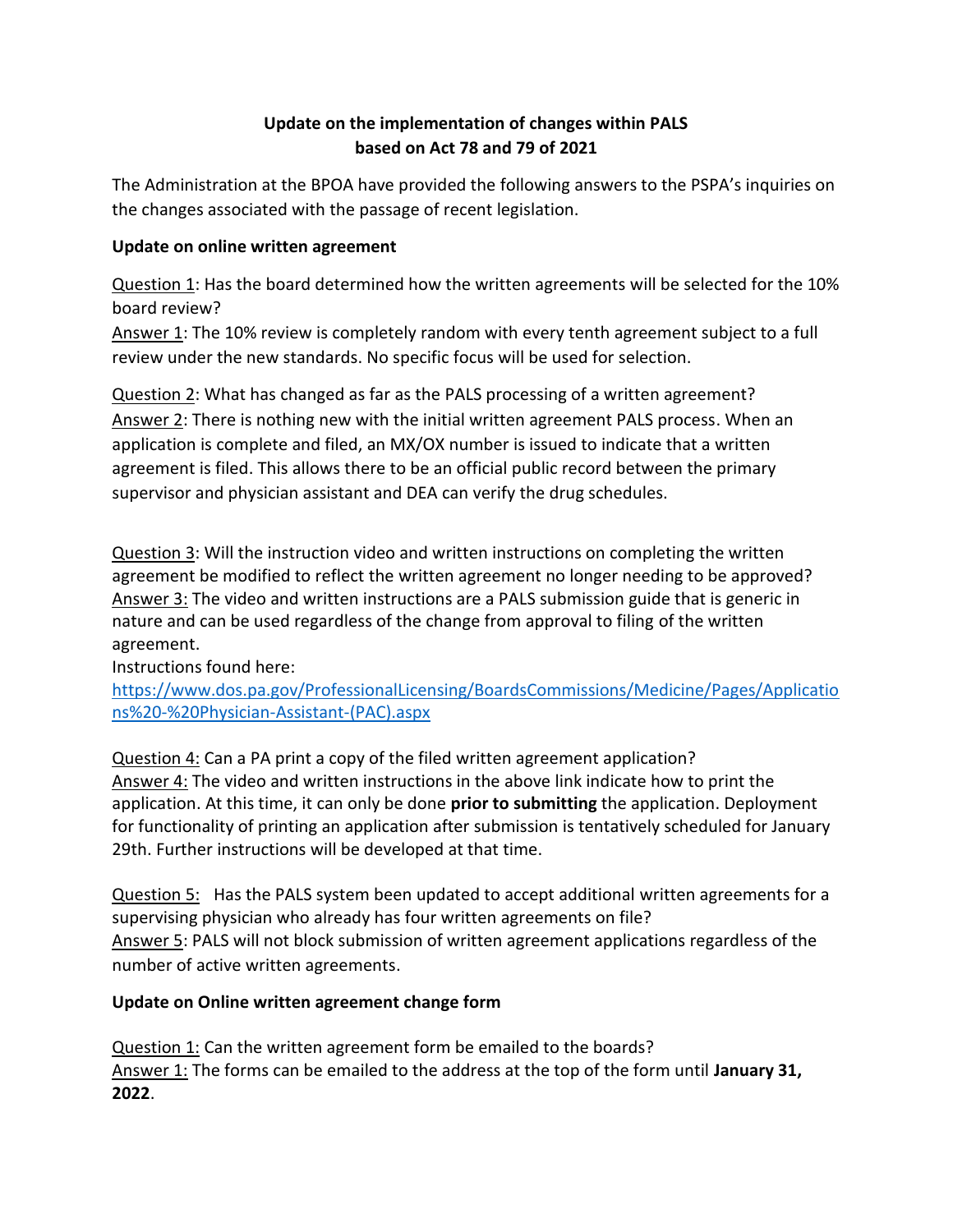Question 2: Can the steps for completing an online written agreement change form be outlined?

### Answer 2:

a. To submit a written agreement change, the initiator goes to the Written Agreement license type found under the "Professional License Details" Section and clicks on the pencil icon.



b. Note there are two versions of the written agreement change form. All old written agreements that were not originally initiated in PALS (paper applications) cannot be brought into PALS due to the expense.

 (1.) If the initial written agreement did not originate in PALS and a change is requested, the form that must be completed is similar to the initial written agreement form. This will capture the written agreement in PALS to make future changes easier.

 (2.)If the written agreement was initiated in PALS, the existing written agreement information prepopulates.

c. The workflow for submission of the change is identical to the initial online written agreement. The form must be electronically signed by both the physician assistant and the supervising physician. The form is then placed in the shopping cart and check out must occur. There is no charge to submit the written agreement change form.

d. When the change is filed, an email is sent to both the physician assistant and supervising physician.

e. At this time, like the initial written agreement, the change form can only be **printed prior** to submission.